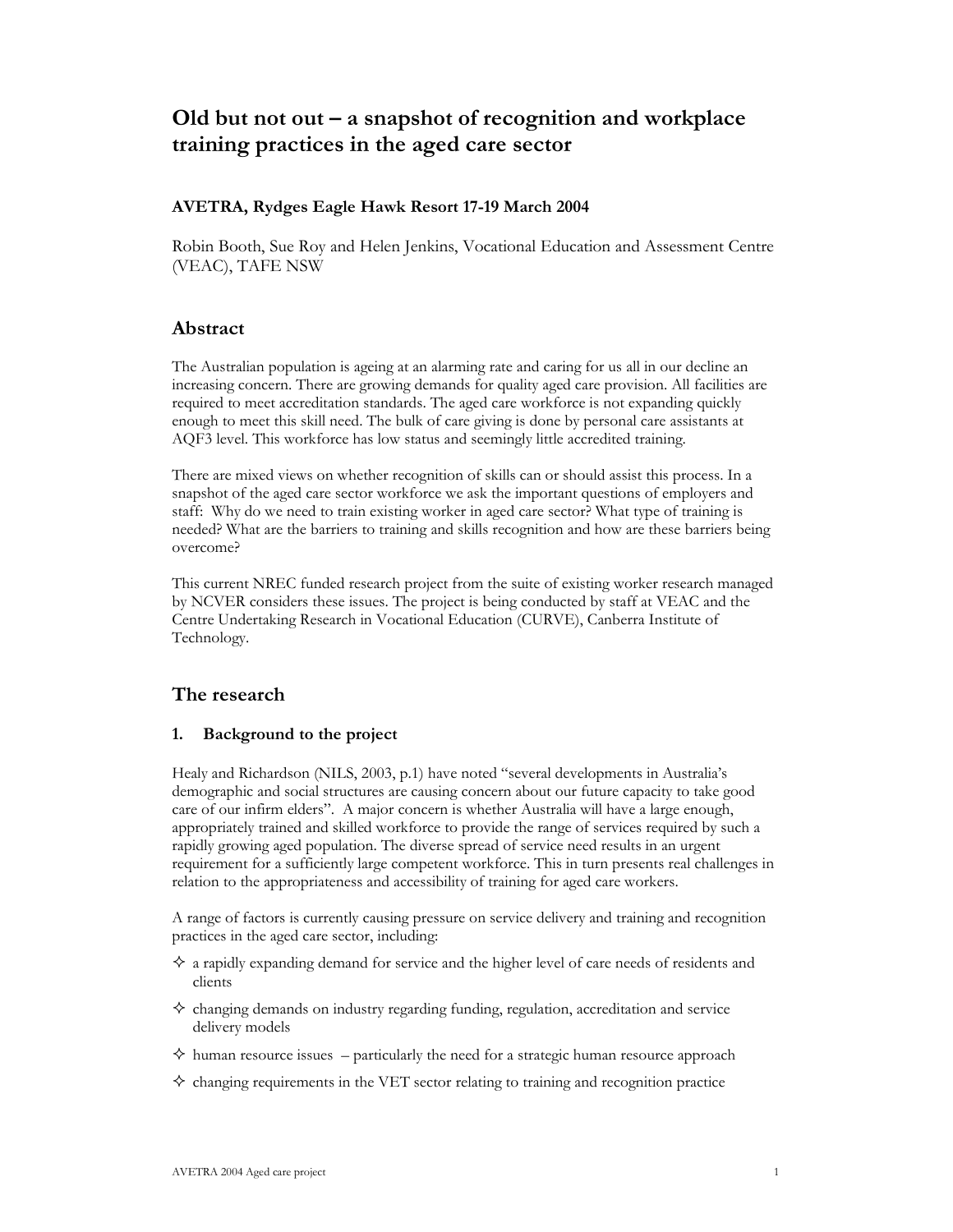Each of these factors has implications in relation to current training and recognition activity in the aged care sector.

This research is investigating current practice in recognition and workplace training for workers in the aged care sector of the Community Services industry. It will identify barriers to the recognition of workers' skills and knowledge and the delivery of workplace training in this sector. It will develop models and strategies and outline features of good practice that could be applied to other sectors within the Community Services industry or to other industry areas with similar worker profiles: mature workers from diverse backgrounds with few formal qualifications but a wide range of life skills.

In order to focus the outcomes of the research, this project is addressing the training and recognition needs of staff in residential care facilities who are personal care workers. The project is currently underway and will be completed by June 2004.

# 1.1. Research questions

- Why do we need to train existing workers in the aged care sector of the Community Services  $\bullet$ industry and what type of training is needed?
- What are the barriers to cost effective recognition of skills and delivery of training to existing workers in the aged care sector?
- How are the barriers being overcome?
- What are the features of good practice in recognition and structured training for existing workers in this sector?

# 1.2. Methodology

- An environmental scan has been conducted including worker and organization profiles,  $\bullet$ legislation and other factors impacting on training, recognition, identified training and assessment needs and current training outcomes.
- Managers and personal care workers in residential care facilities are being interviewed to  $\bullet$ determine current approaches to training, experience of training and recognition and the importance of training and recognition to the organisations. Eight workplaces across NSW, VIC, ACT and Tasmania have been selected as interview sites. Most of them are conducting training and assessment against units of the aged care strand of the Community Services Training Package and training has occurred within the last 12 months. Staff of partner RTOs are also being interviewed to gain information on their views of their training and recognition provision.
- From this information, resources, strategies and models will be developed to assist RTOs to  $\bullet$ provide successful training and recognition in the aged care sector. The relevance of the strategies and models of good practice developed will be validated and evaluated by two industry representative focus groups. The models will also be posted on a project web page so that industry RTOs, assessors and workplace staff can provide feedback.

# 2. What we know about the aged care sector of the community services industry - environmental scan

#### The industry is significant and growing

Whereas in 1900 only 4% of the Australian population were over 65 years of age, in 1999, there were some 2.3 million people, or 12.2%, a trend which is predicted to continue. The Australian Bureau of Statistics suggests that in 30 years time those aged 65 and over will represent 21.3% of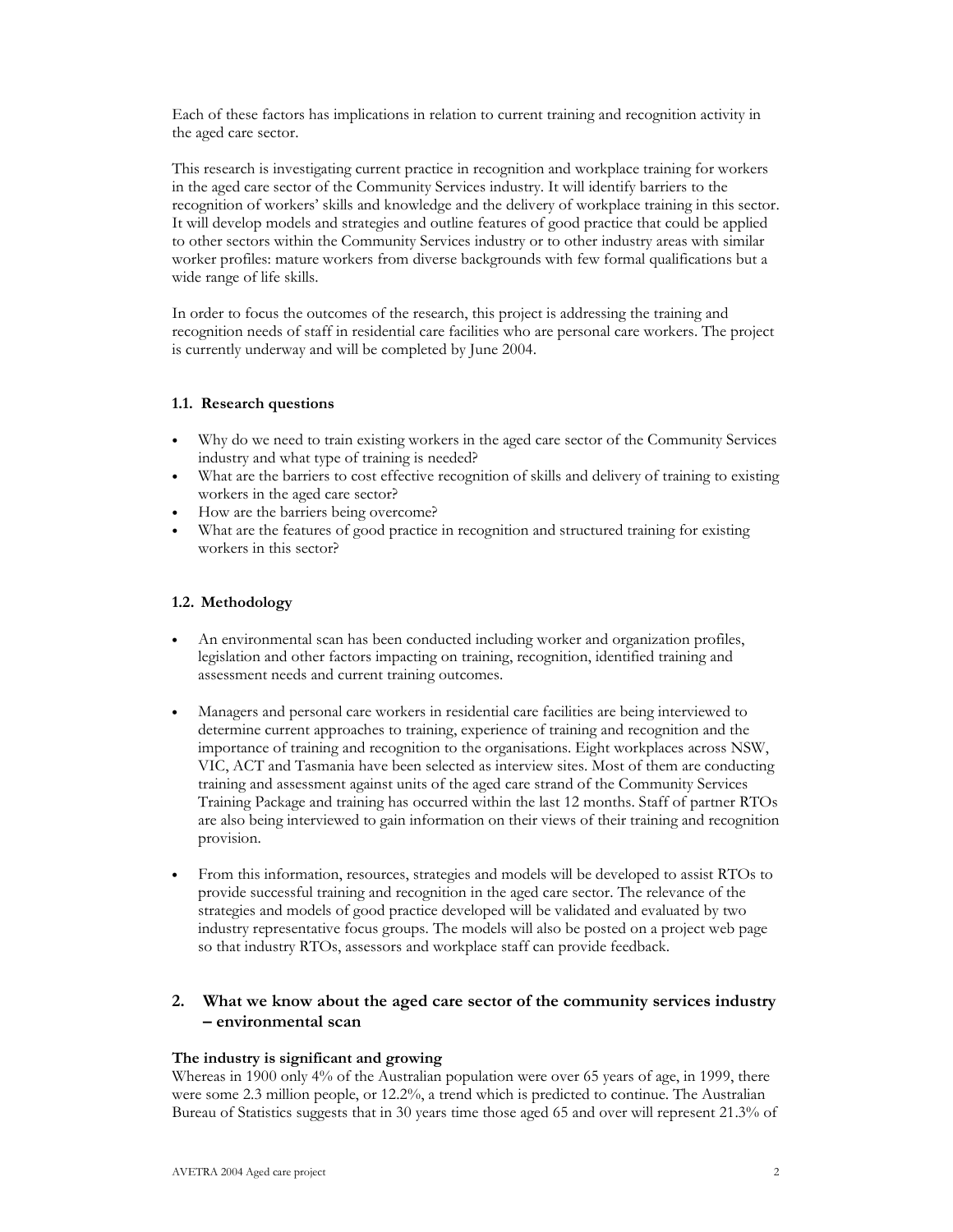the population and by 2051 they could represent  $25\%$ , or between 6.4 and 6.8 million people. This specifically includes an increase in the population aged 85 years and over, possibly to 5% or some 1.3 million people.

The Community Services and Health industries combined have been the fourth fastest growing industry sector in Australia, expanding at the rate of 14% in the five years to May 2003 (DEWR) Job Outlook August 2003). It is expected that projected job growth to 2009-10, will be a further  $3.3\%$  per annum which is the third fastest projected growth behind property and business services and retail trade. This makes up 19.9% of the total projected growth of all industries. The increase in workforce demand is directly linked to the ageing population, changes in health/community service delivery patterns and changes to government policy and spending at both national and state levels. The rapid expansion of this sector incorporates a broad range of worker roles and professions, which leads to questions about the human resource requirements and skills development for this expanding workforce.

#### The industry is complex particularly regarding funding

The industry is based on two models, residential care and community care, to support older people in their homes. Residential aged care is financed and regulated by the Commonwealth Government and provided primarily by the non-government sector (religious, community and private providers). State Governments, with funding from the Commonwealth Government, operate a small number of aged care facilities, as do a small number of local government bodies.

The main types of residential aged care in Australia are high level care (previously called 'nursing homes'), and low level care ('hostel'). As part of the changing nature of the industry, there are also changes in regard to levels of care. Although the two levels of care might appear quite distinct, one of the objectives and effects of the Aged Care Act 1997 was to allow older people to 'age in place' (AIHW, p. 32). AIHW notes, while some aged care facilities will continue to specialise in either low or high level care, many homes offer the full continuum of care, and allow residents to 'age in place', that is, allow low care residents to remain in the facility when their dependency needs increase, rather than move to a different high level care facility.

In practice, this means that some facilities that were previously classified as low care, are effectively beginning to provide high level care to those of their residents who, over time, develop a need for greater support and care. Although the rationale for this policy is sound, some existing low care facilities which are retaining previously 'low care' clients as 'high care' clients, may be struggling to provide the requisite level of facilities and staffing to accommodate these higher level needs of people. For example, they may not have doorways that accommodate wheelchairs, nor may they have the same level of nursing staff as a dedicated high level care facility would have. Most new facilities are being built as low care – but with some capacity to accommodate high care residents.

The industry is regulated by national accreditation standards linked to a funding formula but not they do not mandate necessarily qualifications for personal care workers. In 1998 the Commonwealth government introduced a new accreditation system designed to improve the quality of residential care in Australia. To achieve accreditation, and with it, Commonwealth funding, aged care facilities are assessed against the 44 expected outcomes of the Accreditation Standards. These Standards, legislated in the Aged Care Act 1997, cover four main areas:

- $\diamond$  management systems, staffing and organisational development
- $\diamond$  health and personal care
- $\diamond$  resident lifestyle and
- $\diamond$  physical environment and safe systems.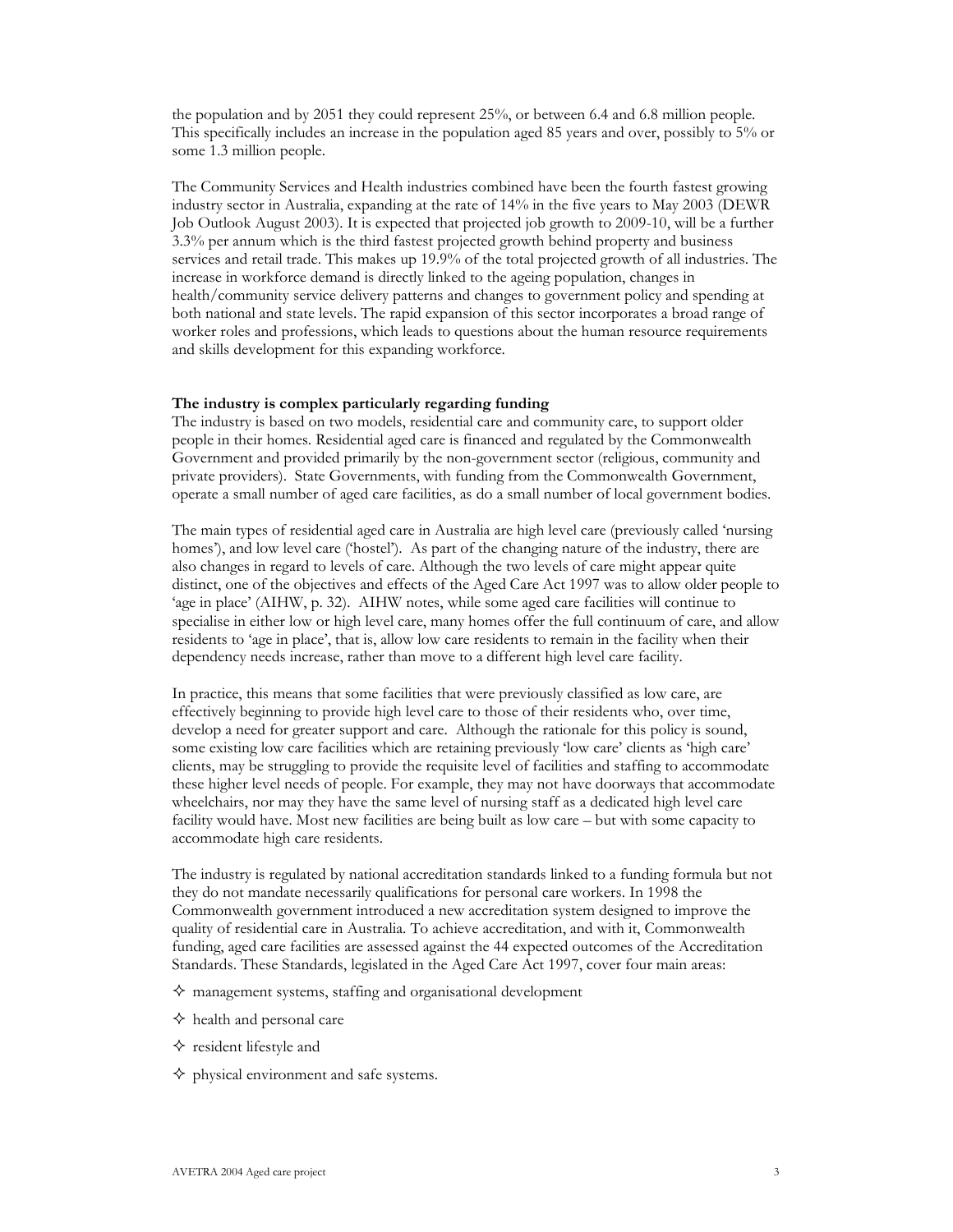The standards are assessed by auditors on outcomes and are not directly linked to training and/or qualification requirements.

# There are issues of importance for different target groups of consumers

A number of issues arising from the environmental scan which relate to different groups within the aged care industry are listed below. This data, drawn from State figures, is detailed in table 1:

| <b>Issue</b>                                                                                           | Comment/reference                                                                                                                                                                                                                                                                                                                                                                         |
|--------------------------------------------------------------------------------------------------------|-------------------------------------------------------------------------------------------------------------------------------------------------------------------------------------------------------------------------------------------------------------------------------------------------------------------------------------------------------------------------------------------|
| The changing ratio of<br>seniors to the whole<br>population                                            | Currently, one in six Victorians are 'seniors' – aged 60 years or more – whereas by 2021,<br>one in four Victorians will be seniors.                                                                                                                                                                                                                                                      |
|                                                                                                        | www.health.vic.gov.au/agedcare/documents/Seniors                                                                                                                                                                                                                                                                                                                                          |
| The relationship<br>between the figures<br>for indigenous aged<br>people, and aged<br>people generally | In NSW, 4,345 persons over 60 years are indigenous, which equals 4% of the indigenous<br>population and .4% of the total NSW population over 60.                                                                                                                                                                                                                                          |
|                                                                                                        | www.dadhc.nsw.gov.au/NB/rdonlyres                                                                                                                                                                                                                                                                                                                                                         |
|                                                                                                        | In Victoria 5% of indigenous people are over the age of 60.                                                                                                                                                                                                                                                                                                                               |
|                                                                                                        | www.health.vic.gov.au/agedcare/documents/Seniors                                                                                                                                                                                                                                                                                                                                          |
|                                                                                                        | The significantly smaller percentage of aged Aboriginal and Torres Strait Islander peoples<br>is directly related to their life expectancy continuing to be up to 20 years less than other<br>Australians (ABS).                                                                                                                                                                          |
| The numbers of aged<br>people born in non<br>English speaking<br>countries.                            | 13% of people over 65 in NSW were born in a non-English speaking country                                                                                                                                                                                                                                                                                                                  |
|                                                                                                        | www.dadhc.nsw.gov.au/NB/rdonlyres                                                                                                                                                                                                                                                                                                                                                         |
|                                                                                                        | "There has been little work undertaken to date to map the demand for aged care services<br>in culturally diverse communities" (Wheeler, p. 9).                                                                                                                                                                                                                                            |
| The geographic<br>spread of the aged<br>between rural and<br>urban centres                             | In regional Victoria, for example, the proportion of seniors is increasing more rapidly than<br>in Melbourne. It is predicted that by 2021, large municipalities like Geelong and<br>Mornington Peninsula are expected to have the highest numbers of senior Victorians, and<br>West Wimmera and Strathbogie will have senior populations exceeding 50% of the total<br>local population. |
|                                                                                                        | www.health.vic.gov.au/agedcare/documents/Seniors                                                                                                                                                                                                                                                                                                                                          |

#### Table 1: Identified issues relating to the ageing population

The issue of the care of older Aboriginal or Torres Strait Islander people is of particular importance, given the poor health outcomes that have been achieved to date and the demographic, geographic and health challenges that continue to face this group of Australians.

Older people of Culturally and Linguistically Diverse (CALD) backgrounds requiring care are likely to need specifically tailored support, including staff who demonstrate cultural awareness skills and abilities, and possibly language skills, so that care is adequate and accessible over time.

Each of these issues impacts on the development of aged care policy, which in turn impacts on the workforce and the need for suitably trained staff to ensure quality care which is accessible, appropriate and affordable.

The characteristics of the residential aged care workforce need to be considered According to Monash Economic Forecasts (December 2001) 86% of the total aged care workforce is female, 62% of workers are aged between 40 and 54 years and part time staff comprise 52% of the workforce within sector.

The workforce comprises nurses (both registered and enrolled) and increasingly personal care workers. A review of workforce data has been conducted in 2003 for the Commonwealth government (Commonwealth Department of Health and Ageing, forthcoming). This analysis is preparatory to two in depth surveys of the aged care workforce, to be completed early in 2004, which should fill the gaps in existing data. This work will provide more details on current training and qualification levels for workers in the industry.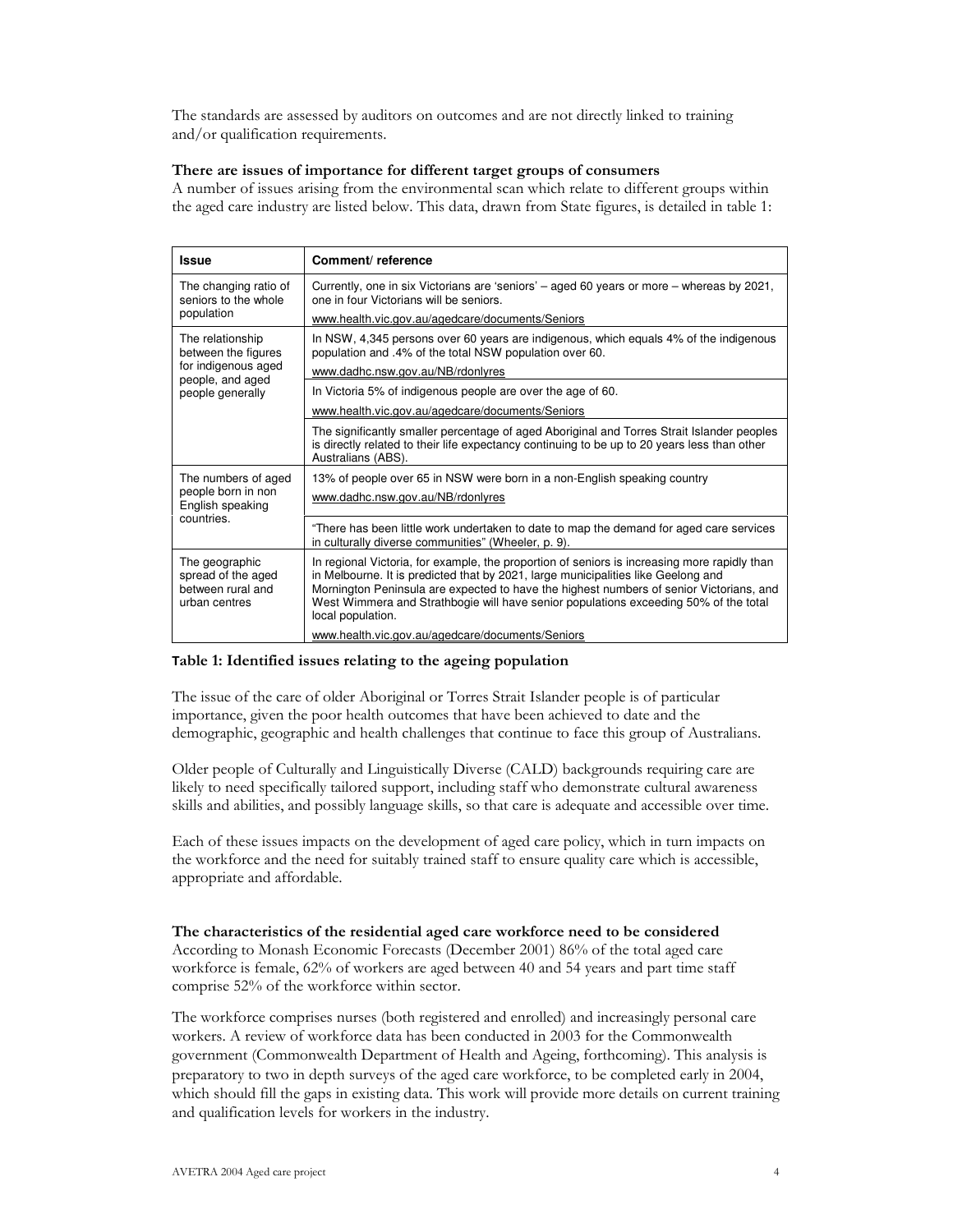Some additional factors specific to this workforce will impact on the need for training. Census data in regard to workers in aged care shows that 19% of personal care/nursing assistants are from non-English speaking ethnic or cultural groups, while only a very small proportion of workers identify themselves as indigenous (NILS, 2003, p. 22). Some of these workers from non-English speaking backgrounds are likely to have quite specific training needs (for example if their English level is not adequate in terms of reading about drugs or specific procedures).

The dramatic increase in demand for care over recent years implies that there has been an accompanying increase in the number of suitable workers available to carry out the increased level of services, in both residential and community care. The majority of workers employed in aged care bring a wealth of life skills but few formal qualifications to the job. The assumption has prevailed, and possibly continues to do so, that this life experience and an attitude of commitment is sufficient for these workers to be effective and efficient in the workplace. In addition a large proportion of the work of caring for older people is done by volunteers.

#### Staff need to be able to accommodate the changes occurring in the industry

Just as there are myths about aged care generally, some outmoded notions remain, including the view that some workers in the sector as unskilled, untrained, blue collar workers. However a contrasting attitude is shown by Wheeler who comments that 'the wide range of required services in aged care would seem to indicate the need for multi-skilled workers who can work across health, community services and other industry areas' (Myer, 2002, p.6). This attitude reflects the need for workers providing care that meets the required standards in:

- $\diamond$  health and personal care
- $\diamond$  resident lifestyle and
- $\diamond$  physical environment and safe systems.

In its Review of the Community Services Training Package, the Community Services Ministerial Advisory Council (CSMAC) says that community services are increasingly being delivered in an environment of dynamic social, economic, political and technological change (CSHTA Review Report, April 2001, pp 12-14).

Key changes are identified as:

- $\diamondsuit$  greater emphasis on analysis of strategic need and defining outcomes in funding arrangements
- $\diamondsuit$  emphasis on developing community capacity to be a stronger partner in the design, delivery and evaluation of services
- $\diamond$  provision of stronger integrated services across agencies, sectors, areas/regions and jurisdictions
- $\diamond$  delivery of appropriate services, especially to remote and regional locations
- $\diamondsuit$  greater attention to prevention and early intervention strategies

Some of the policy impacts which were identified during the Review of the Community Services Training Package included:

- $\Diamond$  The introduction of 'ageing in place' under the Aged Care Act 1997
- $\Diamond$  The expansion of Community Care Aged Packages
- $\Diamond$  Implementation of standards (including HACC) & accreditation
- $\diamond$  The Resident Classification System requirements for funding
- $\Diamond$  Approaches to 'ageing well' and healthy ageing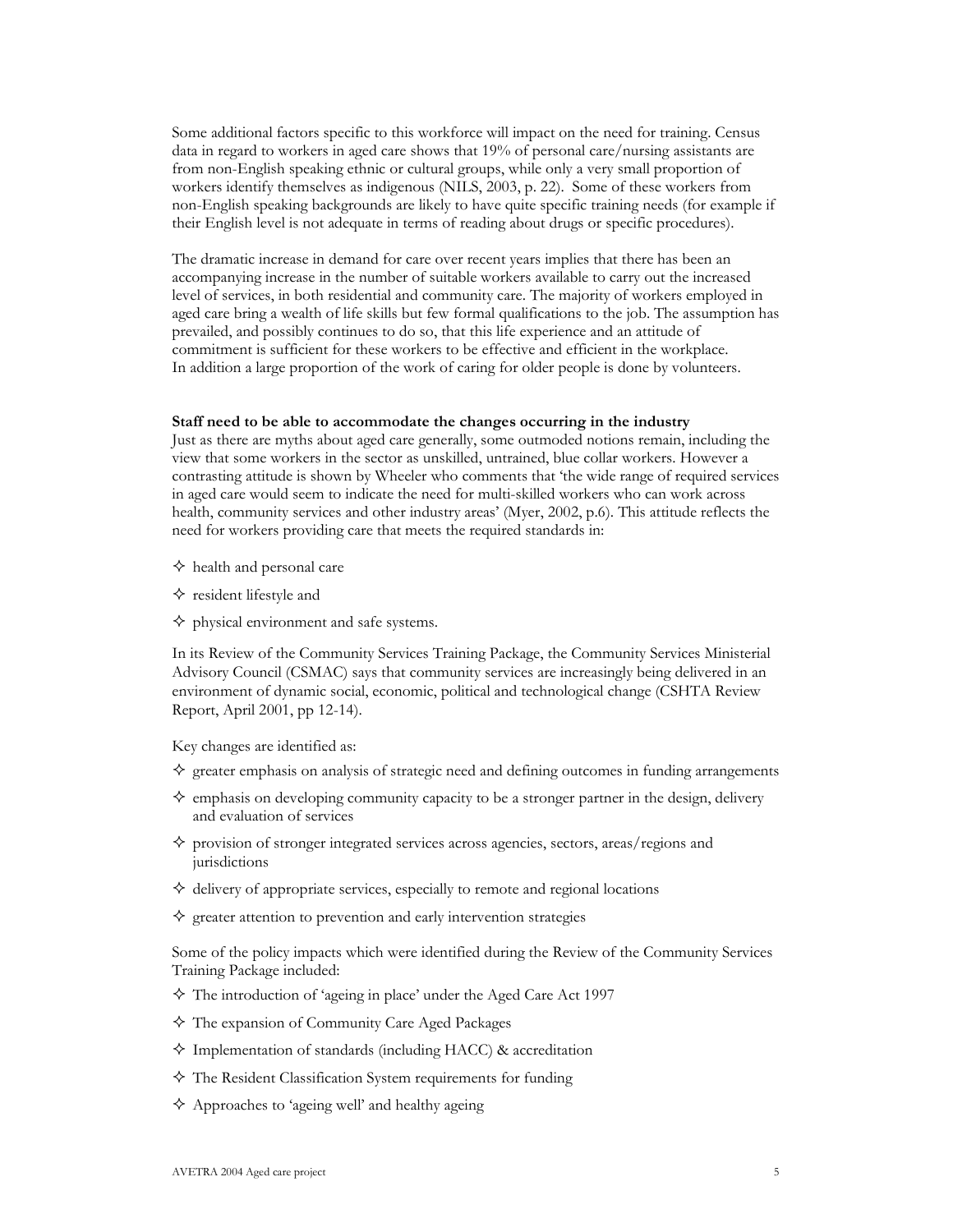Providing services within this changing environment calls for a fluid, multi-skilled workforce with flexible, broadly applicable skills that equip them to work effectively in multi-disciplinary and/or multi-cultural teams where the focus of their work is on prevention and early intervention.

One element in building capacity is the provision of a better skilled and more flexible workforce. Development of this workforce should be undertaken within an agreed framework and direction, and with an informed base so that appropriate decisions can be made" (Myer, 2002, p.1).

Training for workers in the aged care sector needs to take account of these factors Personal care workers are covered by the standards and qualifications set out in the revised Community Services Training Package CHC02.

The qualification currently most used in the industry is the Certificate III in Aged Care Work, with "one fifth of personal care workers having completed Cert III or IV. However 52% have not completed any qualification higher than secondary school "(NILS, p. 23). The suggested reason for this limited uptake of the qualifications is that there are no clear pathways for workers. This lack of pathways is challenged by Wheeler, 'Some work in defining career pathways has commenced in the aged care sector, including arrangements whereby Certificate 111 aged care workers can articulate to Certificate 1V and then into Registered Nurse training' (p.14).

However this pathway is only into the medical i.e. nursing, option, and Wheeler notes that 'Much of the current debate about increasing the supply of particular occupational groups is underpinned by a medical model of aged care/service provision' and raises questions about whether this medical model is the most appropriate one for the industry  $(p, 2)$ . The report discusses the need to develop models of career progression that are compatible with clients' needs, not historical professional models of skills acquisition.

It is interesting that in the High Level Review of Training Packages, specific mention is made of skills development in the aged care industry:

"In the case of personal services, whether we are concerned with retail sales or with aged care, the learning process necessarily involves considerable interaction with others in increasingly realistic situations. The core skills will ultimately be embedded within the workers themselves and involve the construction of new identities, the acquisition of new interpersonal and highly context bound skills as well as those that are more readily transferred" (ANTA, 2003, p.30).

This identification of core skills has implications for training and recognition programs established within the aged care sector.

Accessible training will increasingly be required for those working in rural and remote areas. These workers are less likely to have a range of avenues for their learning. This need arises from the demographics outlined earlier, in that a high proportion of the aged may be in rural and remote areas, and services (and staff) will be required there.

Training will also be required to meet increased quality service standards and good business practice. Aged care, like all successful businesses, needs to provide responsive and flexible solutions to customer needs. In service organisations such as aged care this provides particular challenges, where the quality of service in individual transactions between "servers" and customers, is inherently subjective and personal and not as easy to measure as tangibles such as waiting lists and bed days. (See Lawson, April 2003)

In some parts of the industry, these workers are disparagingly referred to as "blue collar" workers, "people off the streets", "unregulated" and "untrained". Some research in Australia and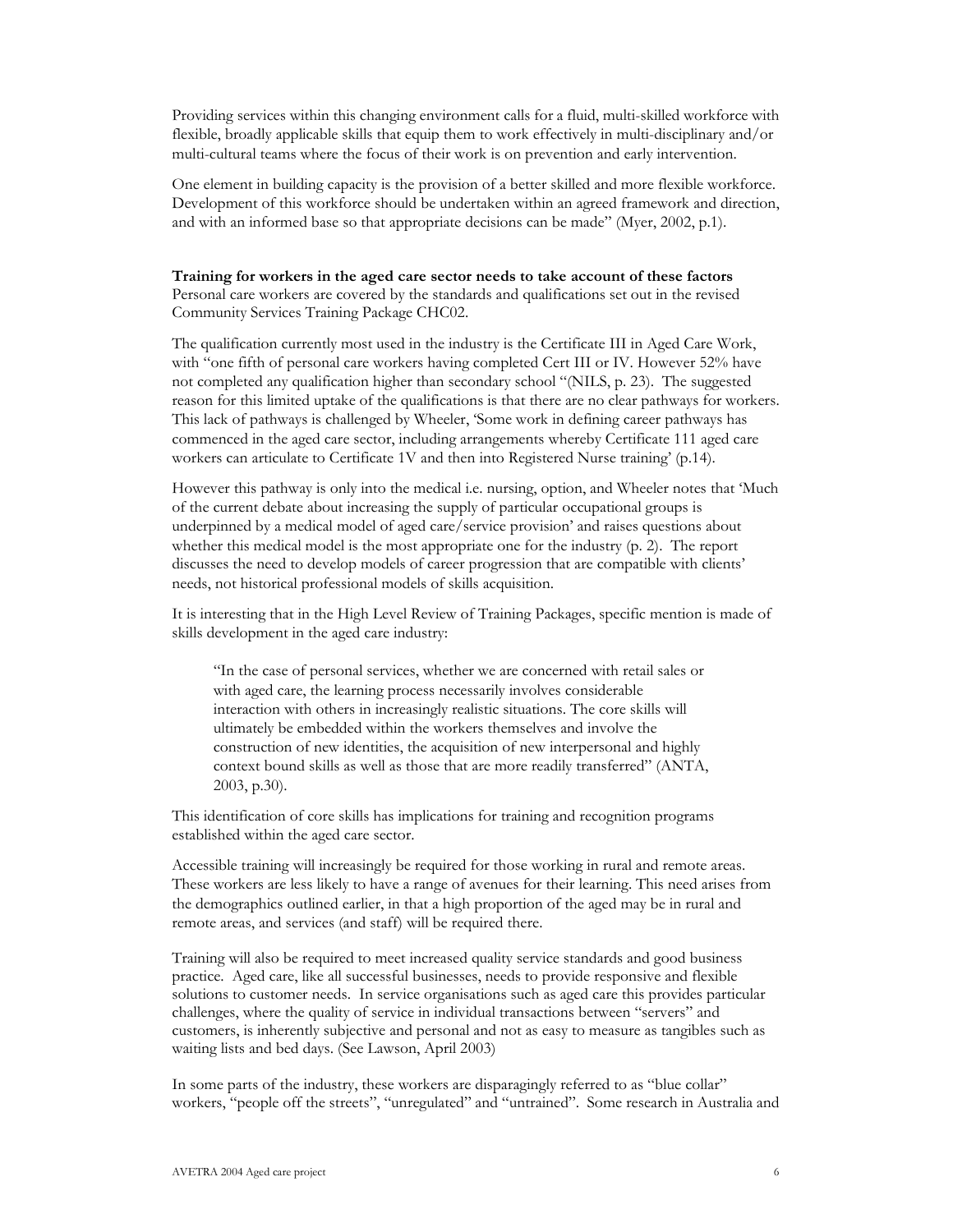New Zealand identifies that bullying by health professionals is a significant problem in the health workforce and contributes not only as a disincentive to retention of staff but has an impact on safe staffing strategies. (Youngson, 2001)

Training is therefore one of the essential features of a strategic HR approach to workforce development, being one way of creating workplace cultures that can deliver the range of quality of service demanded by the ageing population.

A move to a more strategic approach to the development of the aged workforce was acknowledged in August 2002, by the Minister for Ageing, Kevin Andrews, when he announced the establishment of a Ministerial Working Party to develop a National Aged Care Workforce Strategy.

"This Workforce Strategy would enable better planning to meet the future demand for aged care nurses and other paid care workers with the appropriate skills ands qualifications to meet residents' care needs." (KA 74/2002 Media Release)

The provision of recognition of skills and experience for aged care workers is contentious In terms of training for paid workers in the aged care sector, one particular challenge is around recognition of experience as part of the training process. The majority of workers in aged care are women, many with a breadth and range of life skills. It is not enough to presume that their existing (life) skill base will be sufficient for the role(s) they are required to perform. The range of services required, along with the pace of change in the industry, means that workers need both initial and ongoing training in a broad range of skills. These skills must also meet the required standards for their facility. Some examples are context based OH&S, the care and use of drugs, behavioural management, and the introduction of extensive documentation (Keevers and Outhwaite, 2002, p. 2 – 31).

Although an individual worker may simply 'pick up' this extensive range of skills informally in the workplace, to the standard required, it is unlikely they will have the underpinning knowledge to apply the skills appropriately, especially in a variety of contexts. (The High Level Review Phase One report, Section 1. Changing Work - Changing Workers, includes detailed discussion of changing notions regarding work and workplace learning relevant to this sector). It is equally important for an industry whose growth in labour force will rely on over 45's and an increasing number of males (with a range of workplace experiences) that appropriate recognition be offered and biased assumptions about incompetence not drive the recognition assessment process. (DEST, 2003).

Recognition of workers' skills can help contribute to the development of a strong learning culture in organizations, and would seem to support the aged care industry registration and accreditation requirement. With this ever changing industry sector, continuous learning is an expectation of the workforce and recognition can provide a means to support and encourage that learning.

While the benefits of a recognition process are widely applauded, there is very little research data either from RTOs or enterprises, other than a small number of case studies, that evaluate the outcomes of skills recognition (Bateman and Knight, 2003). A number of studies have commented on the relatively small number of employees who have actually gone through a process of having their existing skills and experience formally recognised (Wheelahan et al 2002b). Current research also points to a lack of evidence across the VET sector of the quality assurance of assessment conducted as part of a recognition process. Bateman and Clayton (2002) suggested that workplace pressures may influence decisions relating to assessment through recognition, as managers needed to have staff trained and in the workplace carrying out their core business.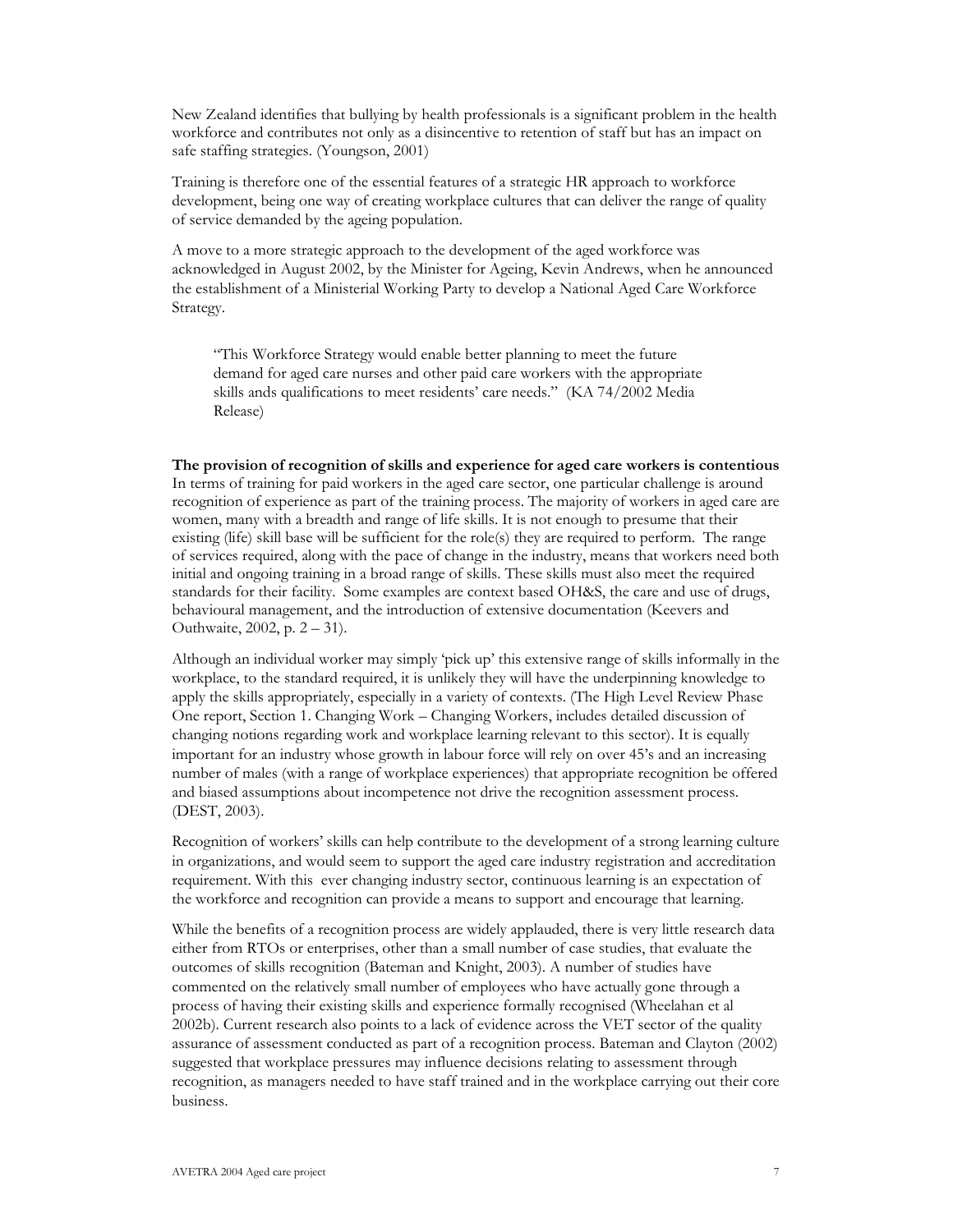Questions were raised during the strategic audit of the aged care industry in Victoria, where Hoffman et al (2002) reported on comments by their informants of the inappropriateness of recognition, when an industry or enterprise was attempting to implement major change. They reported that where the aged care industry is attempting to develop workers' skills to equip them to meet the changing demands of their job, and the needs of the growing aged care population, recognition should only be used if the workers concerned are able to demonstrate current knowledge and practices. In some workplaces conducting training may be a more appropriate way of supporting new processes and procedures.

The process of recognition is frequently seen as difficult. Wheelahan (2003, quoted in 'Bowman' et al) observes that across all industry the gap between policy and implementation in respect to recognition is very wide. She observes that RPL requires candidates to have a complex skill set including self assessment, the ability to present oneself in a format appropriate to the context, and a thorough grasp of the standards and the range and amount of evidence required.

Other evidence supports the inappropriateness of the RPL process to deliver sustainable outcomes, saying that individuals do not engage with RPL for the following reasons:

- $\Diamond$  a preference for doing a course and revising skills and knowledge
- $\diamond$  too time consuming
- $\diamond$  too much work to prepare evidence
- $\Diamond$  lack of understanding of the process
- $\diamond$  preferring interaction with fellow students
- $\Diamond$  inability to locate evidence (Bowman et al, p. 15)

# Training and recognition of personal care workers needs funding and development models currently being trialled for the industry using a range of technologies and learning methods

In the  $2002 - 2003$  budget, the Commonwealth announced it would provide \$21.2 million over 4 years, to address some of the training needs of workers in smaller, less viable, residential facilities. The first thirteen of these projects, which aim to address the needs of aged care workers in small, regional, rural and remote facilities, are currently in planning or being implemented.

One project, the Satellite Technology Training Project, will provide training to 100 small aged care homes, through satellite television (ACSA, Tender doc. October, 2003). Although the concept is innovative, the training is likely to follow the 'risk management approach' noted above, with a focus on topics such as Food Safety, Fire Safety, Manual Handling, etc.

There is also a range of projects underway in the Community Services & Health (CSHTA) industries around recognition. CSHTA in a DEST funded project conducted a range of CSTP implementation and assessment workshops across Australia in early 2003 and have been further funded to focus on recognition assessment in greater detail through developing Recognition resources for Ageing and Disabilities, along with other community services areas.

A project currently being managed by the Western Australian state training authority involves the development of a resource manual for VET training in the aged care sector. The manual has resulted from a forum attended by over 70 industry representatives who identified relevant issues relating to training in the sector. One section of the manual is focused on skills recognition and provides practical advice for recognition candidates.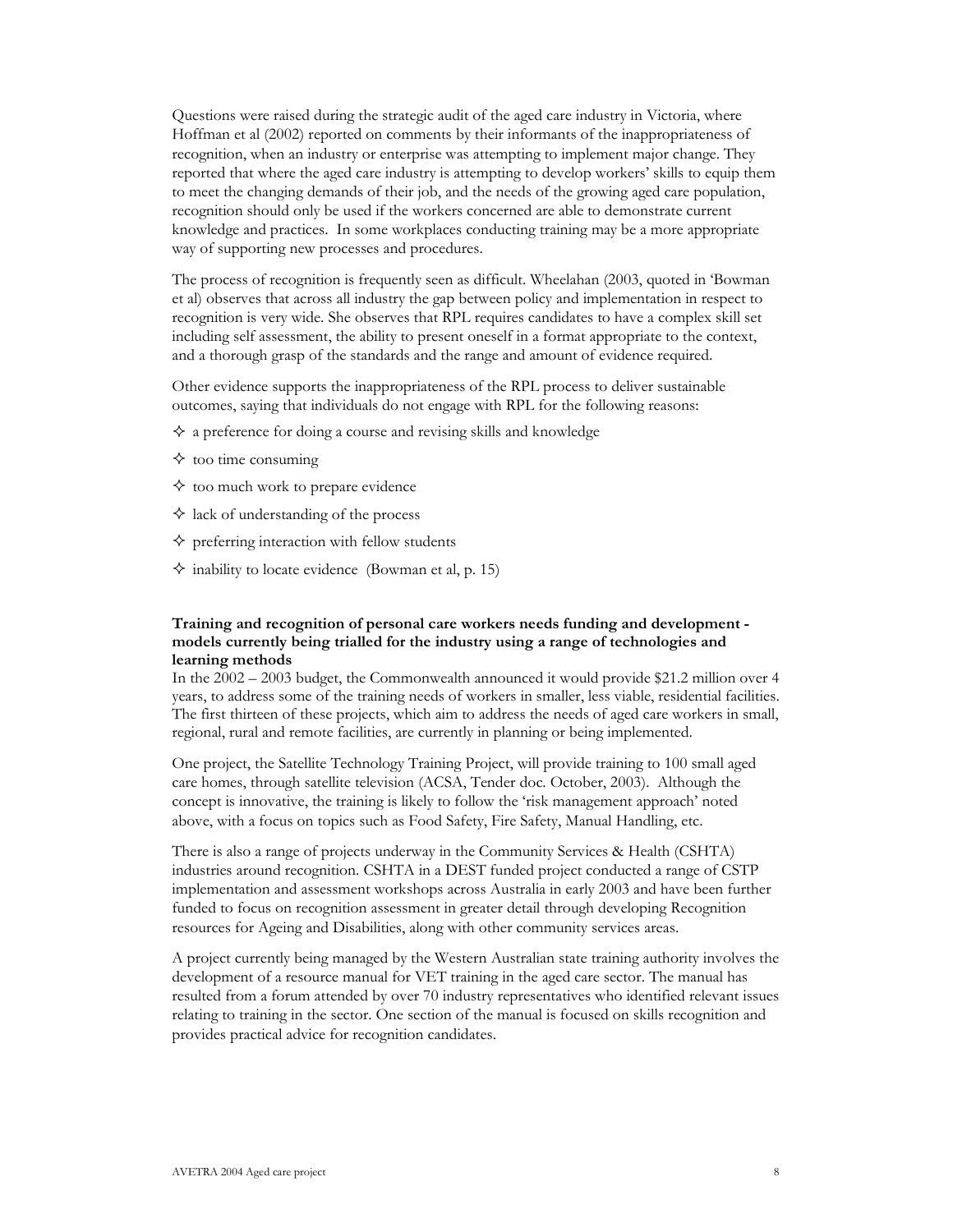# 3. Issues in our work to date

#### 3.1. The research process

In bringing this project brief to life we have wrestled with some methodological issues. The project proposal was submitted in April 2003. Since being approved things have changed rapidly in the industry. There are now many training initiatives including satellite televised programs, auspiced traineeships and state peak bodies have developed models for recognition and training for their constituents.

As is usually the case we have needed to redefine the project much more specifically since developing the initial brief. As more information came to light it was necessary to narrow the focus so that we are now concentrating on personal care workers in residential facilities and not community care as there are so many different models of operation in this sector any comparison or analysis in this small project would be meaningless.

While we aimed to narrow the focus of the brief we were also asked to expand our inquiry to include training as well as recognition. This has changed the focus of the project significantly. To yield the most useful data on issues related to recognition we would need to interview only staff of facilities where accredited training has been conducted but in order to get really interesting information about the take up of training generally it would be appropriate to interview staff in facilities where there is no accredited training yet being done.

The requirements to comply with privacy legislation, while essential, are very time consuming and tax the researchers' budget. It can be difficult to track down the correct Head Office person to give consent for the project when we are interviewing staff in a tiny facility which is located in a remote area of Tasmania. In an industry such as aged care, where there is often huge anxiety on the part of facilities about audit and accreditation, formal consent requirements generally raise alarm bells on the part of the facility's staff. We have had to spend a long time reassuring staff and managers that our project has no connection to the accreditation authorities.

#### The art of site selection – the importance for national projects

Although in the initial project brief we planned to include several sites in four different states it was more important to reflect the wide range of facilities and their arrangements with RTOs among the interview sites. These included:

- $\diamond$  community based, private and public sector facilities
- $\diamond$  those with both community and residential facilities
- $\diamond$  those catering for specific client groups eg multicultural, aboriginal
- $\diamond$  those with specialist units eg for dementia patients
- $\Diamond$  facilities who are enterprise RTOs and others who work in partnership with an RTO
- $\Diamond$  rural facilities connected to the local area health service who offer a broad-ranging service
- $\diamond$  facilities which are part of a large "chain" and offer central support with training
- $\diamond$  facilities where the personal care workers have undertaken work based traineeships.

This list is not exhaustive but highlights the issues involved in working within a complex industry. It is often difficult at the outset even after having conducted initial research to determine and cost the most appropriate range of sites to include. In some cases even though the research needs to reflect the range of national issues it may be possible to have access to these issues by focusing the research in one or two states. The demise of state ITABs has not helped researchers to identify appropriate industry representatives and potential sites.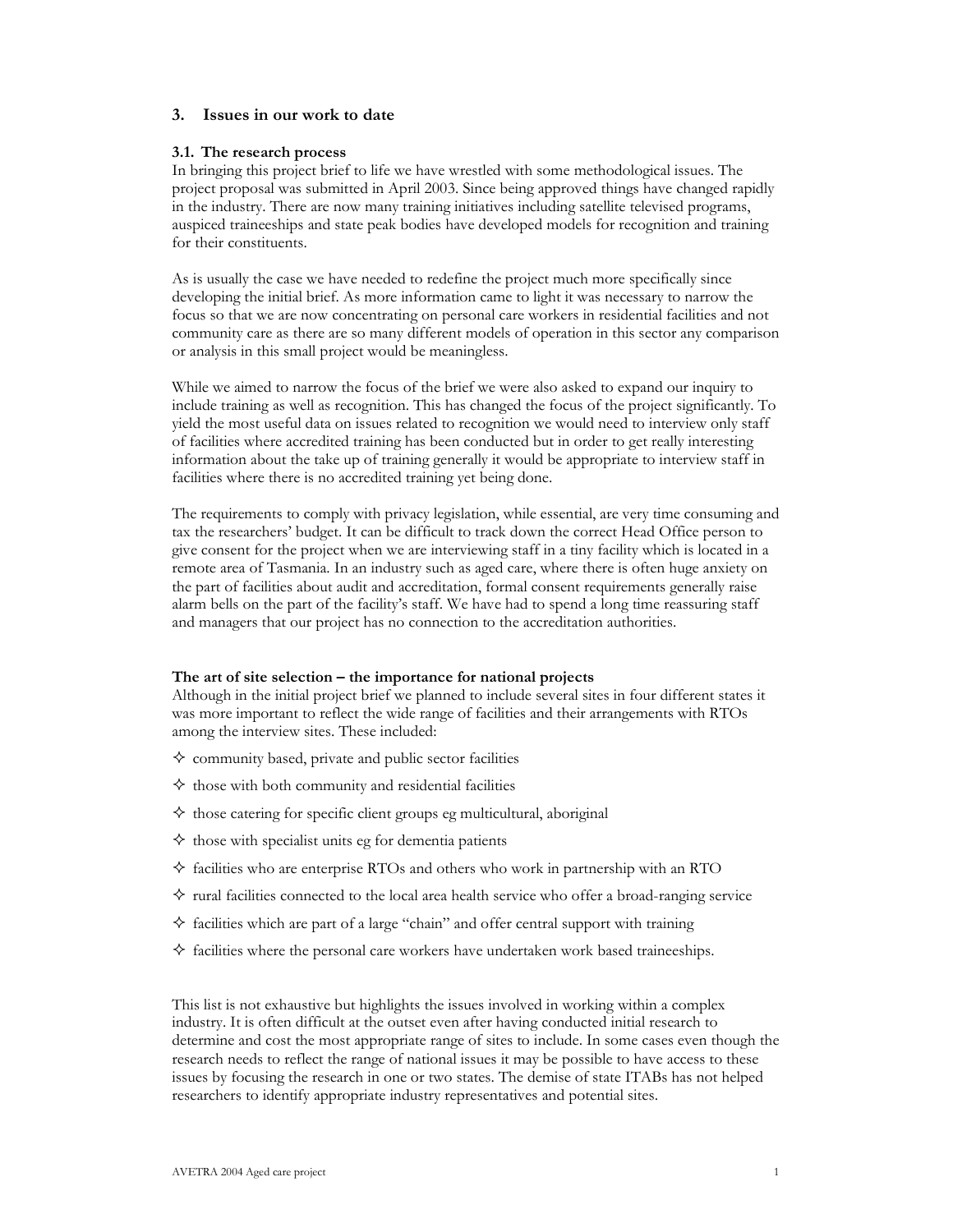#### 3.2. The educational issues

The brief considers training and recognition in the aged care sector but in some instances we have had difficulty defining recognition in a meaningful way to workers being interviewed. The concept of recognition presupposes that the worker has been exposed to accredited training or a Training Package qualification and in this industry; recognised (formal, structured) training is not necessarily the currency. Therefore it is difficult to have very detailed or fruitful discussion about the issues involved in achieving recognition in this context but is important to capture the range of other types of non-accredited training being undertaken at the site.

The project brief included an assumption that recognition is a good thing and that every worker should have access to it. However for complex reasons recognition may not be the appropriate approach in this industry. While skills learned through experience can be easily demonstrated eg. showering clients, the acquisition of underpinning knowledge of biology, physiology, psychology etc actually improves the quality of care and clients and also the confidence of the worker.

There are many wider problems impacting on this sector which have been identified in escalating publicity at the national level. The language of training has not been captured and does not appear to be significant as a solution to any of the problems of funding, viability, accreditation, poor status, conditions and pay for staff, and of course appropriate treatment for residents. Although not part of the project brief these issues inevitably come up during interviews with both facility and RTO staff and are hard to disentangle from the training and recognition issues that are the prime focus of our investigation.

# 4. Some comments in conclusion - so far, we've had a good innings but.....

The language of training and recognition, VET speak', is not easily understood in the aged care sector. The two cultures need to be able to speak to each other more effectively. We have identified through the research process so far and the experience of training and recognition that practitioners really need to understand the industry and how things work to provide effective services. There are many issues impacting on the sector but the role of training and recognition are still not featuring prominently as a way that improvements and changes can be made.

The broader issues of viability and funding in the aged care sector are so great that for us as researchers there seems to be even more pressure to produce something that can make a difference, especially as the staff in residential facilities have been generous with their time, a precious commodity in the sector.

Although it is too early for conclusive statements there does not appear to be extensive use of recognition of skills and competencies for existing workers in the aged care sector. Because there is such pressure for change and demand within the industry and for new and expanded skills for workers, perhaps recognition will not be the answer to extending this skill base.....